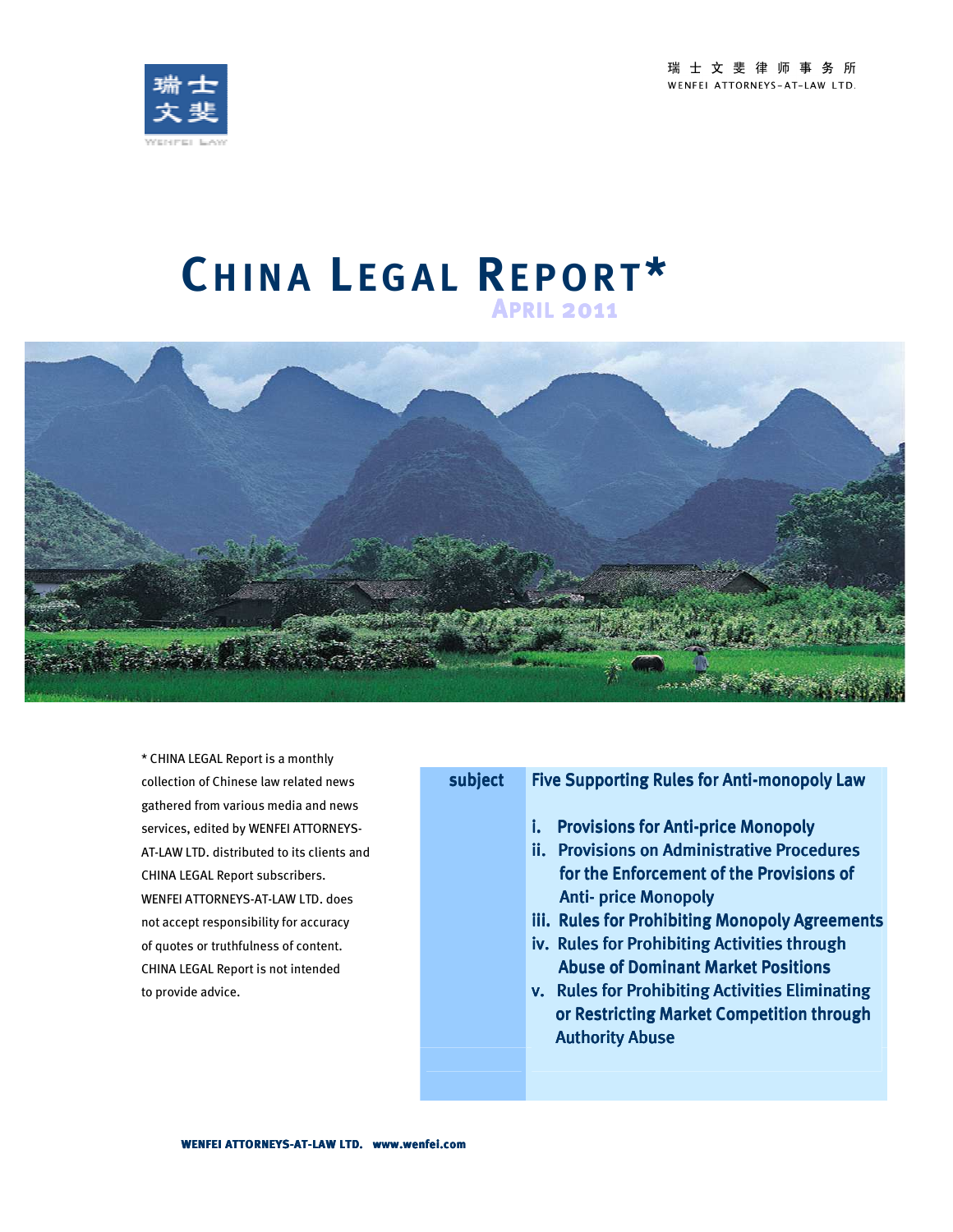#### **Five Supporting Rules for Anti-monopoly Law**

On December 29, 2010, the National Development and Reform Commission of People's Republic of China (the "PRC") (the "NDRC") released the Provisions for Anti-price Monopoly (the "APM Provision") and the Provisions on the Administrative Procedures for the Enforcement of the Provisions of Anti-price Monopoly (the "APM Procedures Provision"). Two days later, on December 31, 2010, the State Administration for Industry and Commerce of PRC (the "SAIC") promulgated the Rules for Prohibiting Monopoly Agreements (the "Monopoly Agreements Rule"), the Rules for Prohibiting Activities through Abuse of Dominant Market Positions (the "Dominant Market Positions Rule") and the Rules for Prohibiting Activities Eliminating or Restricting Market Competition through Authority Abuse (the "Authority Abuse Rule").

The APM Provision, APM Procedures Provision, Monopoly Agreements Rule, Dominant Market Position Rule, and Authority Abuse Rule are recognized as the Five Supporting Rules to the Anti-monopoly Law of the PRC (the "AM Law") and aim at supplying competent administrative authorities with specific implementation measures to follow in practical operation. The Five Supporting Rules entered into force on February 1, 2011.

This issue of China Legal Report intends to provide a comprehensive introduction of the key provisions and main functions of the Five Supporting Rules.

#### **I. Two Rules Released by NDRC**

Pursuant to Section 3 Article 2 of the Notice of the General Office of the State Council on Issuing the Provisions on the Main Functions, Internal Bodies and Staffing of the National Development and Reform Commission issued on July 15, 2008, investigating in and dealing with price monopoly conducts are within the main responsibilities of NDRC.

#### i. Provisions for Anti-price Monopoly

The APM Provision shall apply to price monopolistic conducts in economic activities within the territory of PRC, and the price monopolistic conducts outside the territory of PRC that have the effect of eliminating or restricting competition on the domestic market of China.

#### A. Definition to Conducts of Price Monopoly

Pursuant to Article 3 of the APM Provision, conducts of price monopoly includes:

1) Price monopoly agreements concluded by business operators; 2) Business operators with dominant market positions eliminate or restrict competition by means of price; and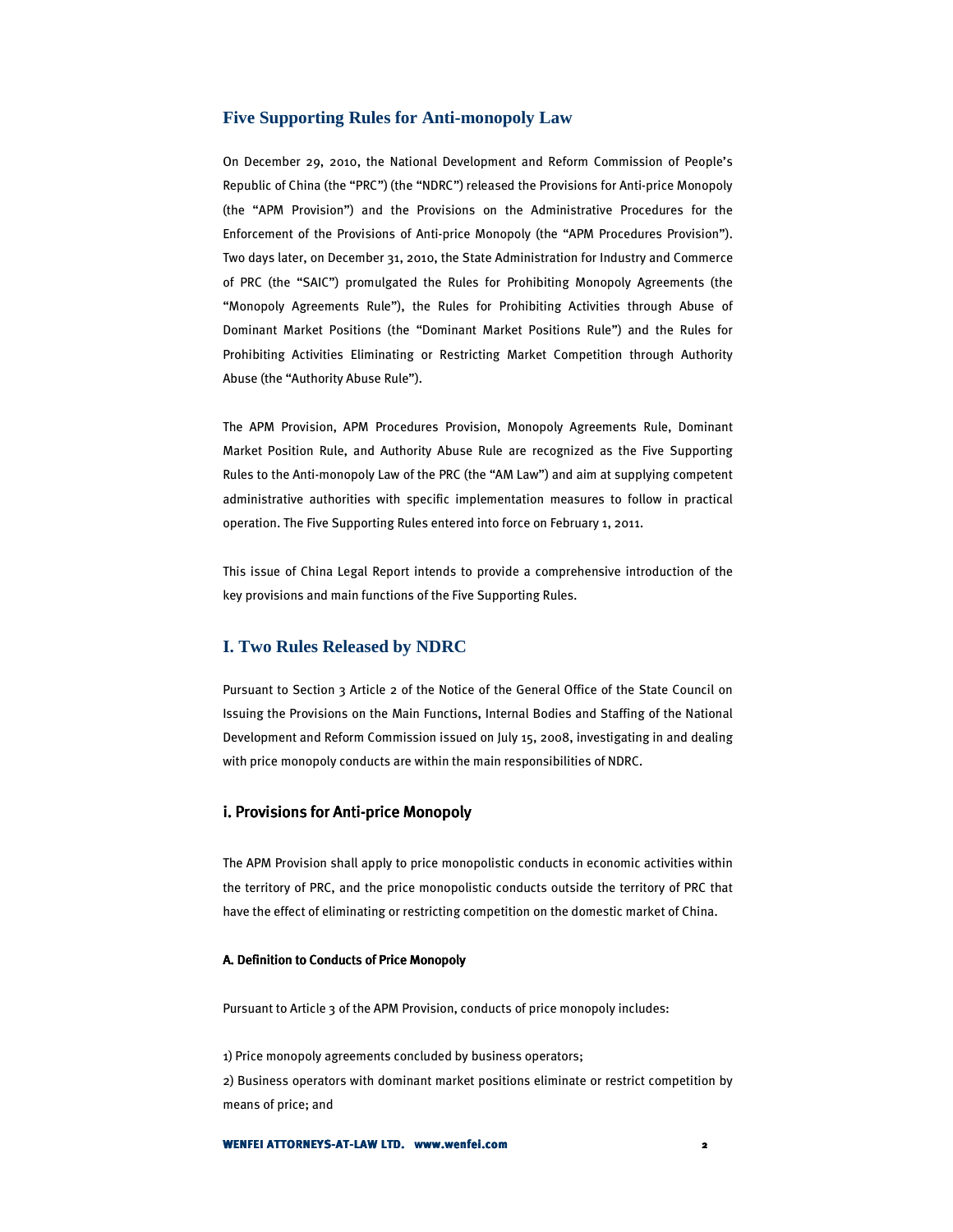3) Administrative organ or organization empowered by a law or administrative regulation to administer public affairs abuses its administrative powers to eliminate or restrict competition.

In other words, this provision applies to agreements, or activities of abuse of dominant market positions, and abuse of administrative powers relating to price monopoly.

#### B. Price Monopoly Agreement

In accordance with Article 5 of this APM Provision, price monopoly agreement refers to an agreement, decision, or other concerted behavior1 that may eliminate or restrict price competition.

i) Horizontal price monopoly agreements:

Article 7 details the provision with regard to price monopoly between operators in a competitive relationship2 as:

1) Agreement for fixing or changing the price level of commodities and services (the "commodities");

2) Agreement for fixing or changing the variation range of prices;

3) Agreement for fixing or changing prices of process fees, discounts, or other fees alike, which have an impact on price;

4) Transaction with any third party on the basis of agreed price;

5) Agreement on a standard formula employed in calculating prices;

6) Agreement which provides that without the consent from other operators who enter the

price monopoly agreement, no price changes shall be allowed;

7) Employment of other means to fix or change prices; and

8) Any other price monopoly agreements as determined by the price regulatory authority of the State Council.

ii) Vertical price monopoly agreements:

 $\overline{a}$ 

According to Article 8, a business operator shall be prohibited from reaching any of the following price fixing agreements with its transaction counterparty:

<sup>&</sup>lt;sup>1</sup> According to Article 6 of APM Law: In identification "Concerted Behavior", following elements shall be taken into account: i) whether operators' price-related activities are consistent; ii) whether operators have communicated with each other. Moreover, determining a concerted action, shall base on the market structure, market variation, and other conditions alike.

<sup>&</sup>lt;sup>2</sup> Relevant principle provision is provided in Section 1 Article 13 of AM Law.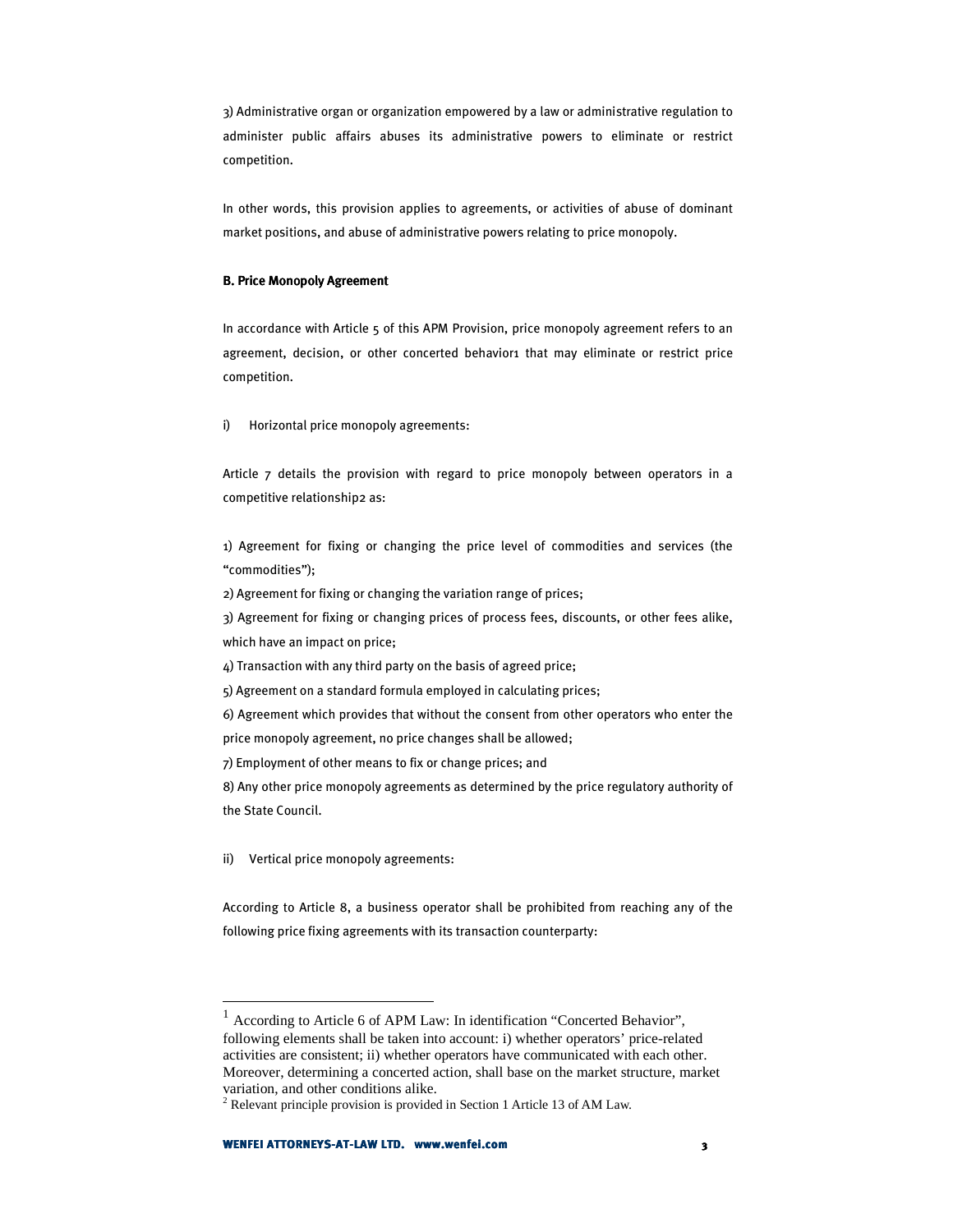1) a price fixing agreement which fixes the price of commodities resold to a third party; 2) a price fixing agreement which restricts the minimum price of commodities resold to a third party; or

3) any other price fixing agreement as determined by the competent price department of the State Council.

iii) Activities by industry association:

Article 9 of the APM Provision elaborates three types of activities by industry association:

1) Stipulating rules, decisions, notices to eliminate or restrict price competition;

2) Organizing operators to reach any price monopoly agreements prohibited by the APM Provision; and

3) Other activities in relation with organizing operators to reach or execute price monopoly agreements.

#### **C. Abuse of Market Dominant Positions**

Article 11 to 16 of the APM Provision specify the six categories of activities that will be identified as abuse of market dominant positions as provided in the AM Law3. More significantly, several terms are first clarified, which are essential in determining conducts through abuse of dominant position:

According to Article 114 of the AMP Provision, "Unfairly high price" and "unfairly low price" means:

1) The selling price or purchasing price is obviously higher or lower than the price at which other business operators sell or buy the same commodities;

2) On the basis of basically stabilized costs, the increase of the selling price or decrease of the purchasing price is out of the normal range;

3) the mark-up rate of the sold commodities is obviously higher than the growth rate of cost or whether the reduction rate of the bought commodities is obviously higher than the decrease rate of cost of transaction counterparty; or

4) Other relevant factors that need to be taken into account.

<sup>&</sup>lt;sup>3</sup> Provided from Article 17 (1) to (6) of AM Law.

<sup>&</sup>lt;sup>4</sup> Article 11: A business operator with a dominant market status shall not sell commodities at an unfairly high price or buy commodities at an unfairly low price.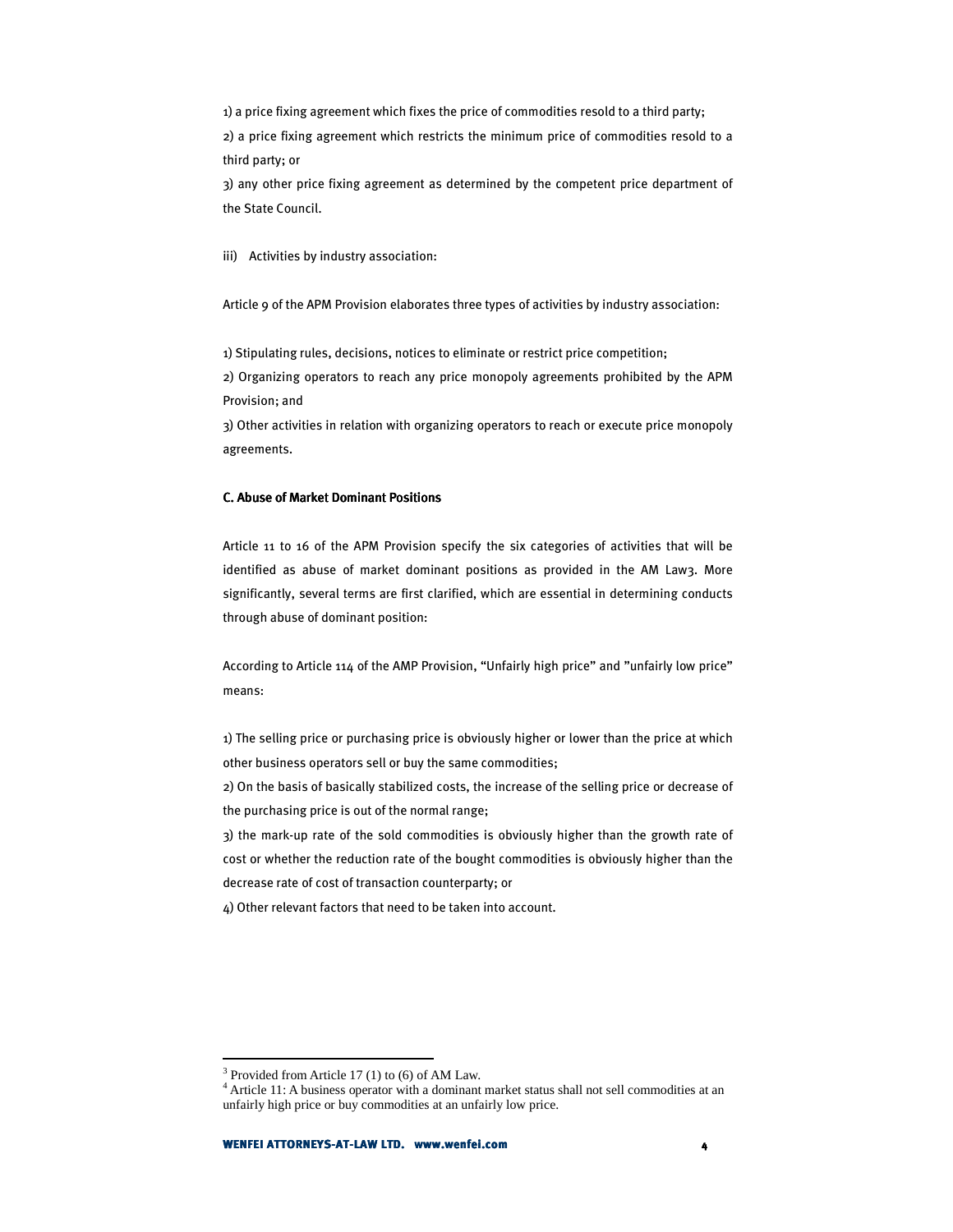"Justifiable reasons" mentioned in Article 125 of the APM Provision are:

1) To decrease price for selling fresh, live, or seasonal commodities, commodities with upcoming expiration of shelf life, or other overstock commodities;

2) To decrease prices for selling commodity resulted from cleaning debts, changing or closing business;

3) To decrease prices for promoting new products; and

4) Other reasons that can justify the conducts.

"Justifiable reasons" in Article 136 of the AMP Provision are:

1) The transaction counterparty has seriously bad credit record, or continuously deteriorating business operating condition, which may risk the safety of the transaction; 2) The transaction counterparty is able to purchase from other business operators the same type of commodities, or alternatives at a reasonable price, or sell commodities to other operators at a reasonable price; and

3) Other reasons that can justify the conducts.

"Justifiable reasons" in Article 147 of the AMP Provision:

1) For the purpose of securing the quality and safety of the products;

2) For the purpose of maintaining a good brand image or improving the service level;

3) Significantly reducing the costs, improving efficiency, and enabling consumers to share the benefits accrued; and

4) Other reasons that can justify the conducts.

#### D. Abuse of Administrative Powers

 $\overline{a}$ 

Activities of abuse of administrative powers are stipulated in Article 20, 21, and 22 of the APM Provision. They are more like the paraphrase of Article 33(1), 36, and 37 in AM Law, and therefore, they will not be repeated hereof.

<sup>&</sup>lt;sup>5</sup> Article 12: A business operator with a dominant market status shall not sell commodities at a price below cost without any justifiable reason.<br><sup>6</sup> Article 13: Without any justifiable reason, a by

Article 13: Without any justifiable reason, a business operator with a dominant market status shall not refuse to trade with a transaction counterparty in a disguise form by setting a too high selling price or a too low buying price.

<sup>&</sup>lt;sup>7</sup> Article 14: Without any justifiable reason, a business operator with a dominant market status shall not limit its transaction counterparty by price discount or other means to transactions only with it or the business operators designated by it.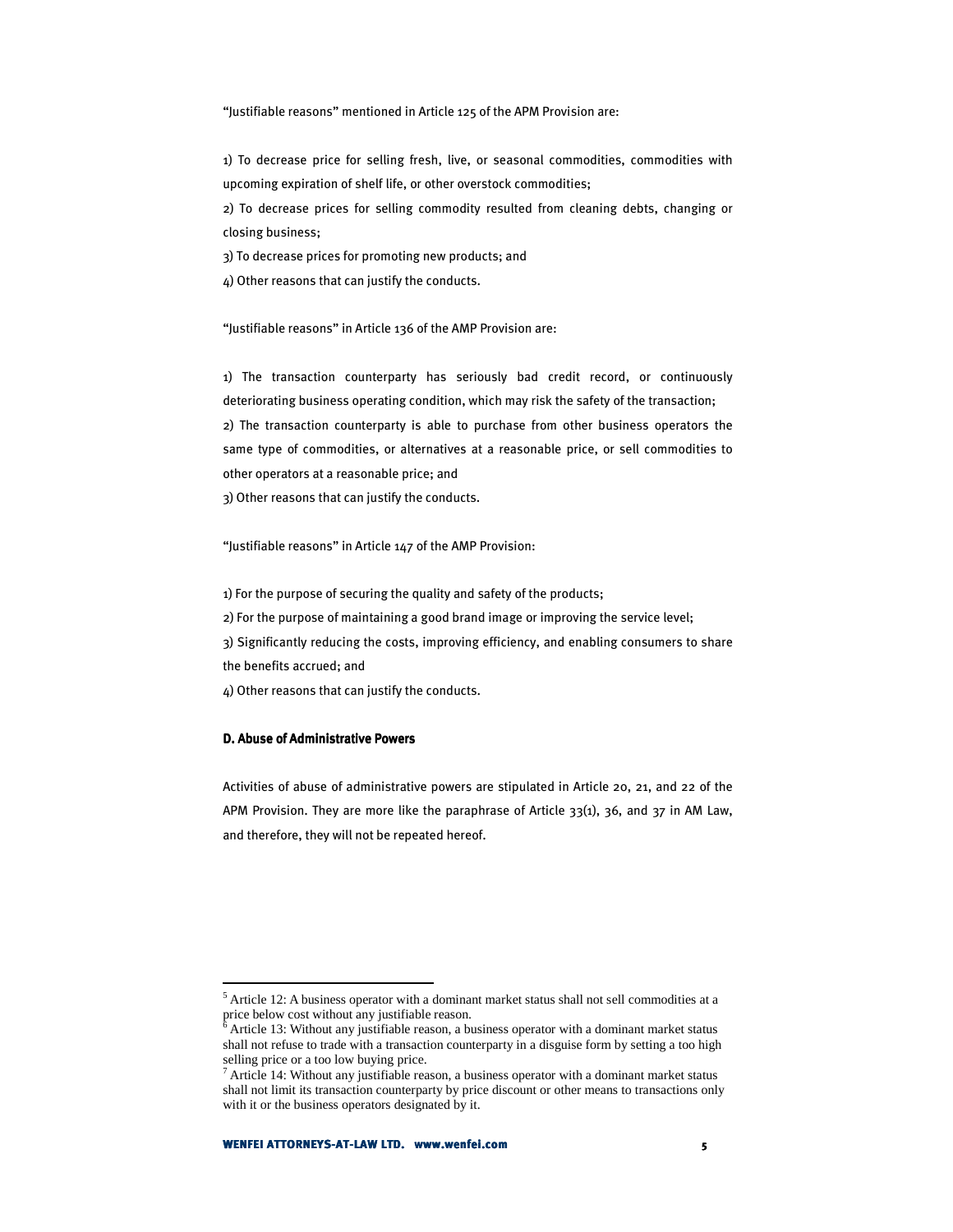## ii. Provisions on Administrative Procedures for the Enforcement of the Provisions of Anti-price Monopoly

This APM Procedures Provision targets at regulating the conducts by relevant price regulatory authorities in following aspects: case report and acceptance, measures of investigation, legal procedures on how to handle the cases, suspension of investigation, and lenient policy. Among all those aspects, the lenient policy deserves mentioning here, which is not included in the AM Law.

As stipulated in Article 14 of the APM Procedures Provision, a business operator who voluntarily reports to the price regulatory authorities the information with respect to its conclusion of price monopoly agreement and provides essential evidence8 shall be given a mitigated punishment or exempted from punishment. The first operator to report shall be exempted from punishment. The second one shall be given punishment no more than 50% of the standard punishment. Other operators who report will be given punishment no less than 50% of the standard one.

## **II. Three Rules Released by SAIC**

Pursuant to Section 6 Article 2 of the Notice of the General Office of the State Council on Issuing the Provisions on the Main Functions, Internal Bodies and Staffing of the State Administration of Industry and Commerce issued on July 1, 2008, administration of monopoly agreements, and conducts with regard to eliminating or restricting competition through abuse of dominant market positions and authority (except price monopoly conducts) are within the main responsibilities of SAIC. Therefore, the three rules released by SAIC exclude the administration of price related monopoly activities.

#### i. Rules for Prohibiting Monopoly Agreements

This Monopoly Agreements Rule stipulates the detailed types of monopoly agreements as below:

#### A. Restricting the production quantity or sales volume of commodities9:

1) Restricting the production quantity of commodities, or certain type or model of commodities by means of restricting or fixing the production quantity, ceasing production, or any other means alike;

<sup>&</sup>lt;sup>8</sup> Essential evidence here means evidence which is key issue in identifying price monopoly agreement.

<sup>&</sup>lt;sup>9</sup> Provided in Article 4 of the Monopoly Agreements Rule.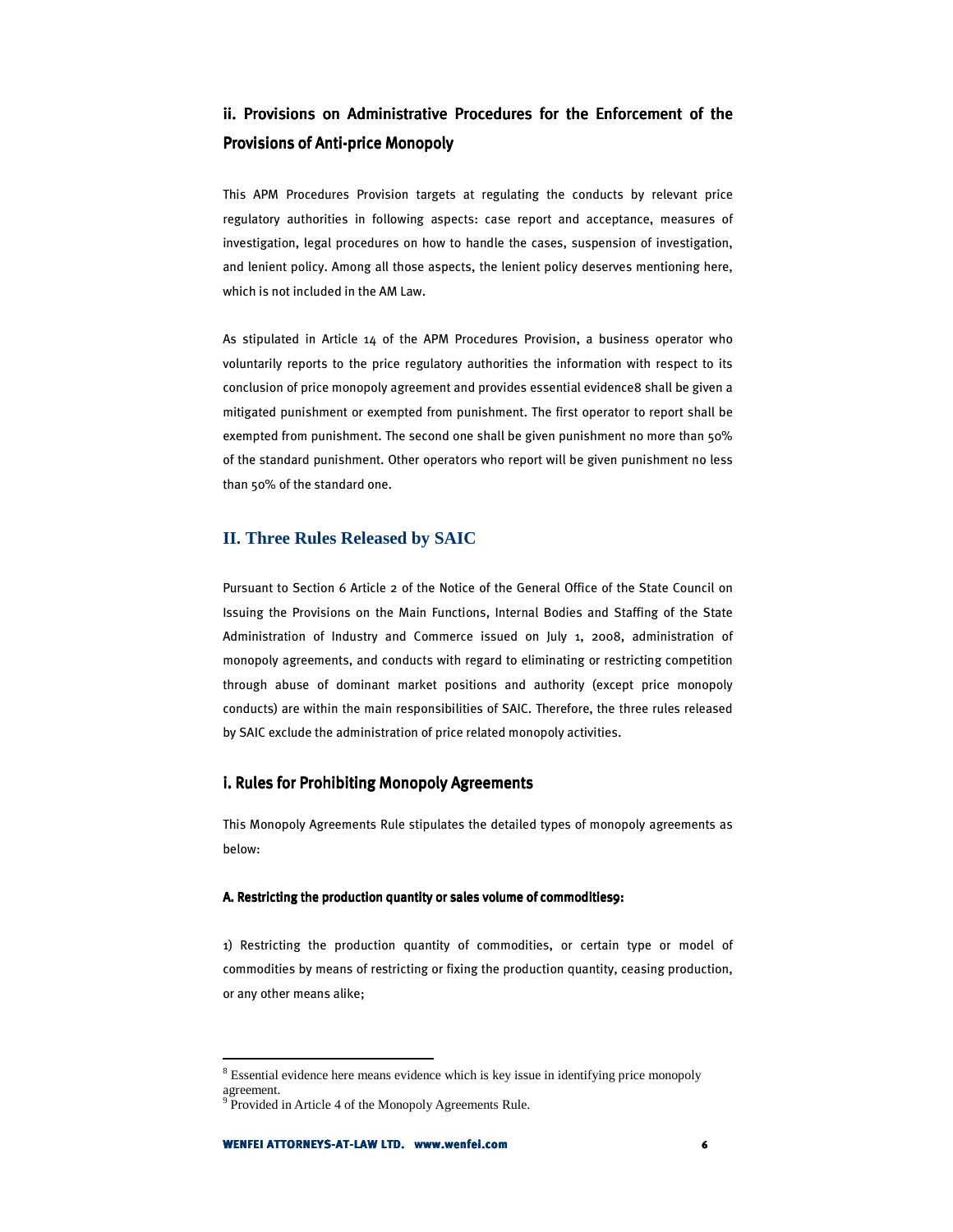2) Restricting the sales volume of commodities, or certain type or model of commodities by means of refusing or restricting commodity provisions.

#### B. Dividing the sales market or the raw material supply market10:

1) Dividing sales territory, targets, types, or quantities of commodities; 2) Dividing purchasing zones, types, or quantities of raw materials, semi-finished products, spare parts, relevant equipment, or other raw materials alike; and 3) Dividing suppliers of raw materials, semi-finished products, relevant equipment, or other raw materials alike.

## C. Restricting the purchase of new technology, new facilities, or the development of new technology or products11:

Restricting the purchase or use of new technology or techniques; Restricting the purchase, lease, or use of new facilities; Restricting the investment or research on new technology, techniques, or products; Refusing to apply new technology, techniques, or facilities; and Refusing to adopt new technology standards.

#### D. Jointly boycotting transactions12:

1) Jointly refusing to provide or sell commodities to specific business operators; 2) Jointly refusing to purchase or sell commodities supplied by specific business operators; and

3) Jointly restricting specific operator to transact with operators who have competitive relationship with those who participate the joint boycotting.

Moreover, as provided in Article 9 monopoly conducts of industry association include:

1) Stipulating or releasing articles of association, rules, decisions, notices, standards containing contents of eliminating or restricting competition;

2) Calling, organizing or encouraging business operators who are members of the industry association to reach agreement, or issue resolutions, minutes, or memoranda with contents of eliminating or restricting competition.

<sup>&</sup>lt;sup>10</sup> Provided in Article 5 of the Monopoly Agreements Rule.

<sup>&</sup>lt;sup>11</sup> Provided in Article 6 of the Monopoly Agreements Rule.

<sup>&</sup>lt;sup>12</sup> Provided in Article 7 of the Monopoly Agreements Rule.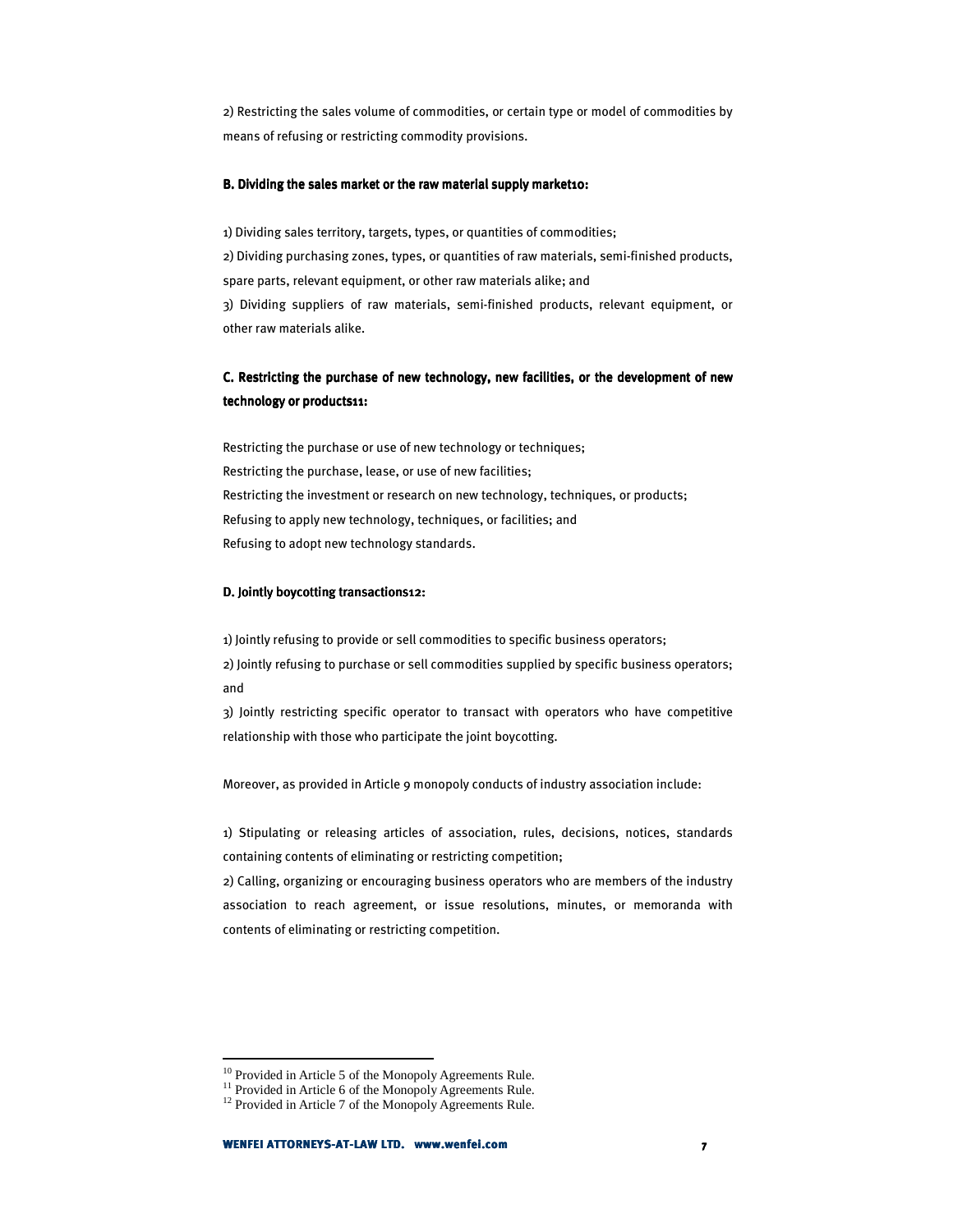This Monopoly Agreements Rule also provides lenient policy, similar to that in APM Procedures Provision. The first business operator who voluntarily reports to SAIC relevant information of its conclusion of monopoly agreements and provides essential evidence13 shall be exempted from punishment, and the other ones who report will be given mitigated punishment based on the information provided.

## ii. Rules for Prohibiting Activities through Abuse of Dominant Market **Positions**

In Article 3 of these Rules, "other transaction condition" refers to conditions, other than price and quantity of the commodities, which will bring substantial impact to the transaction, including quality of commodities, payment conditions, means of delivery, or after-sale service.

Article 4, 5, 6, and 7 of these Rules explain the detailed conducts of abuse of dominant market positions listed in Article 17 (3) to (6) of the AM Law:

#### A. Refusing transaction with transaction counterparty without justifiable reasons:

1) Reducing the current quantity of transaction with the transaction counterparty;

2) Delaying or suspending the current transaction with the transaction counterparty;

3) Refusing new transaction with the transaction counterparty;

4) Setting restrictive conditions causing the transaction counterparty can hardly continue transacting with such operators; and

5) Refusing the transaction counterparty to use facilities, which are a must in the activities of manufacturing and operating.14

#### B. Conducting following activities restrictive transaction without justifiable reasons:

1) Restricting their transaction counterparty so that it may conduct deals exclusively with themselves;

2) Restricting their transaction counterparty so that it may conduct deals exclusively with any operator instructed by them; and

3) Restricting their transaction counterparty so that it will not deal with any competitors to them.

<sup>&</sup>lt;sup>13</sup> According to Article 11 essential evidence means evidence which is significant in initiating investigation or in identifying monopoly agreement by SAIC, including operators to such monopoly agreement, scope of the commodities related, contents of the agreements and way of conclusion, detailed performance of such agreement.

<sup>&</sup>lt;sup>14</sup> In identifying 5), following issues shall be taken into consideration: i) feasibility of construction in necessity, ii) the extent of dependence on the facility by the other party in manufacture and operation, iii) possibility in providing the facility by the operator and the possible impact to such operator in manufacture and operation.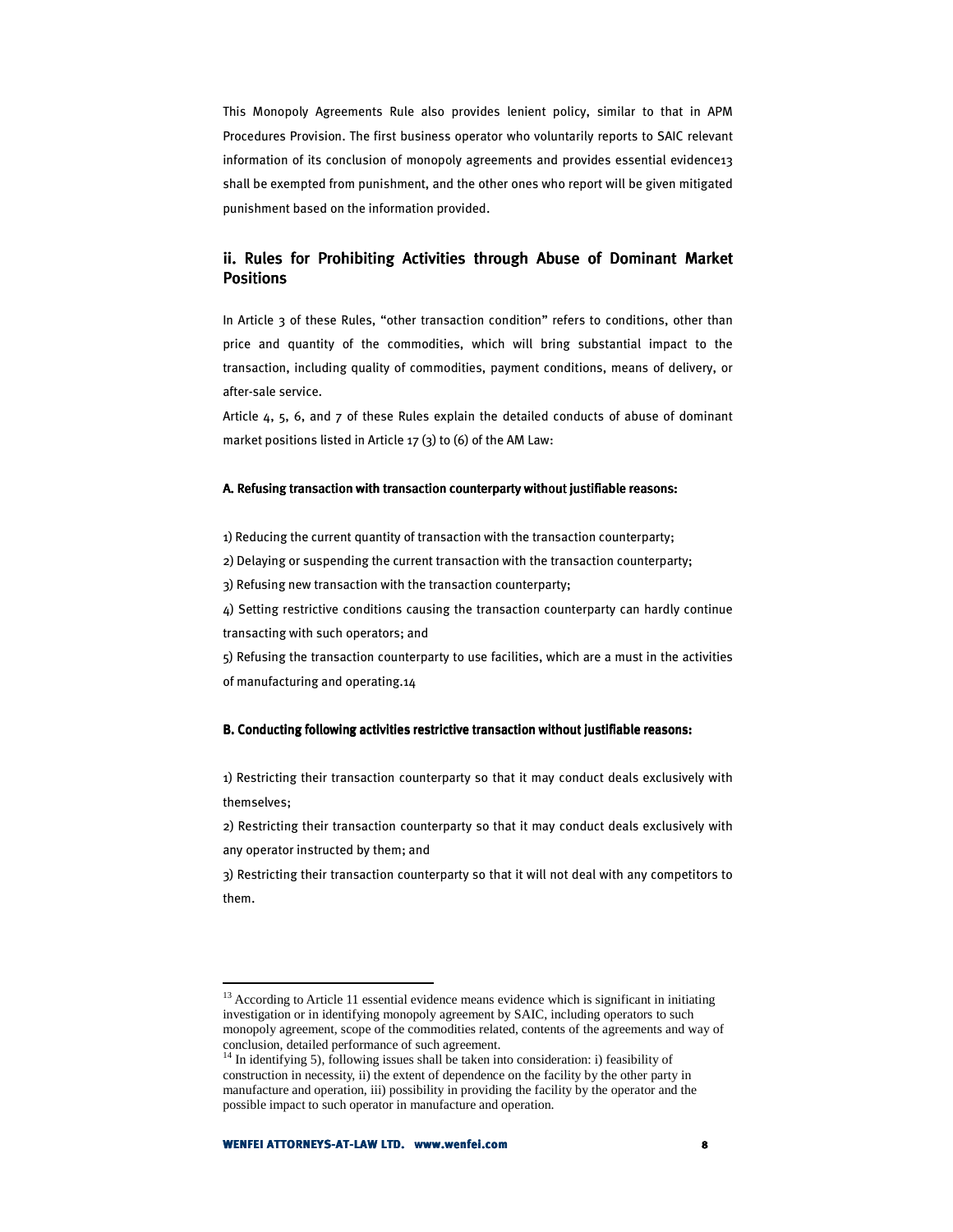C. Implementing tie-in sales or imposing other unreasonable trading conditions at the time of trading without any justifiable reasons or attaching unjustifiable conditions in transaction:

1) Tie-in or combining different commodities for sale while contrary to custom of transaction and consumption, or ignoring the functions of the commodities;

2) Imposing unjustifiable restriction to term of the contract terms of payment, transportation of the commodities, or ways of delivery or service;

3) Imposing unjustifiable restriction to area and target of sales, and after-sale services; and 4) Imposing conditions irrelevant to transaction.

## D. Applying discriminatory treatments to their transaction counterparty with equal standing without any justifiable reasons:

1) Implementing trading on different quantity, type, and quality;

2) Implementing trading with different favourable conditions like discount on quantity; 3) Implementing trading with different payment condition or ways of delivery; and 4) Providing different after-sale services like offering different content and term of warranty, items and time of maintenance, provision of spare parts, and technical assistance.

In accordance with Article 8 of Dominant Market Positions Rule, in identifying "justifiable reasons", following factors need to be taken into consideration:

1) Whether relevant activities are conducted by operators on the basis of normal operation and for the purpose of gaining normal benefits; and

2) The impact brought by relevant activities to the efficiency of economy, public interest, and development of economy.

## iii. Rules for Prohibiting Activities Eliminating or Restricting Market **Competition through Authority Abuse**

The Authority Abuse Rules aim at stopping the acts of abusing administrative power for the purpose of excluding or limiting competition. Moreover, Chapter V15 of these rules explain activities in relation with authority abuse provided in the AM Law from Article 32 to Article 37.

<sup>&</sup>lt;sup>15</sup> Chapter V Abuse of Administrative Power to Eliminate or Restrict Competition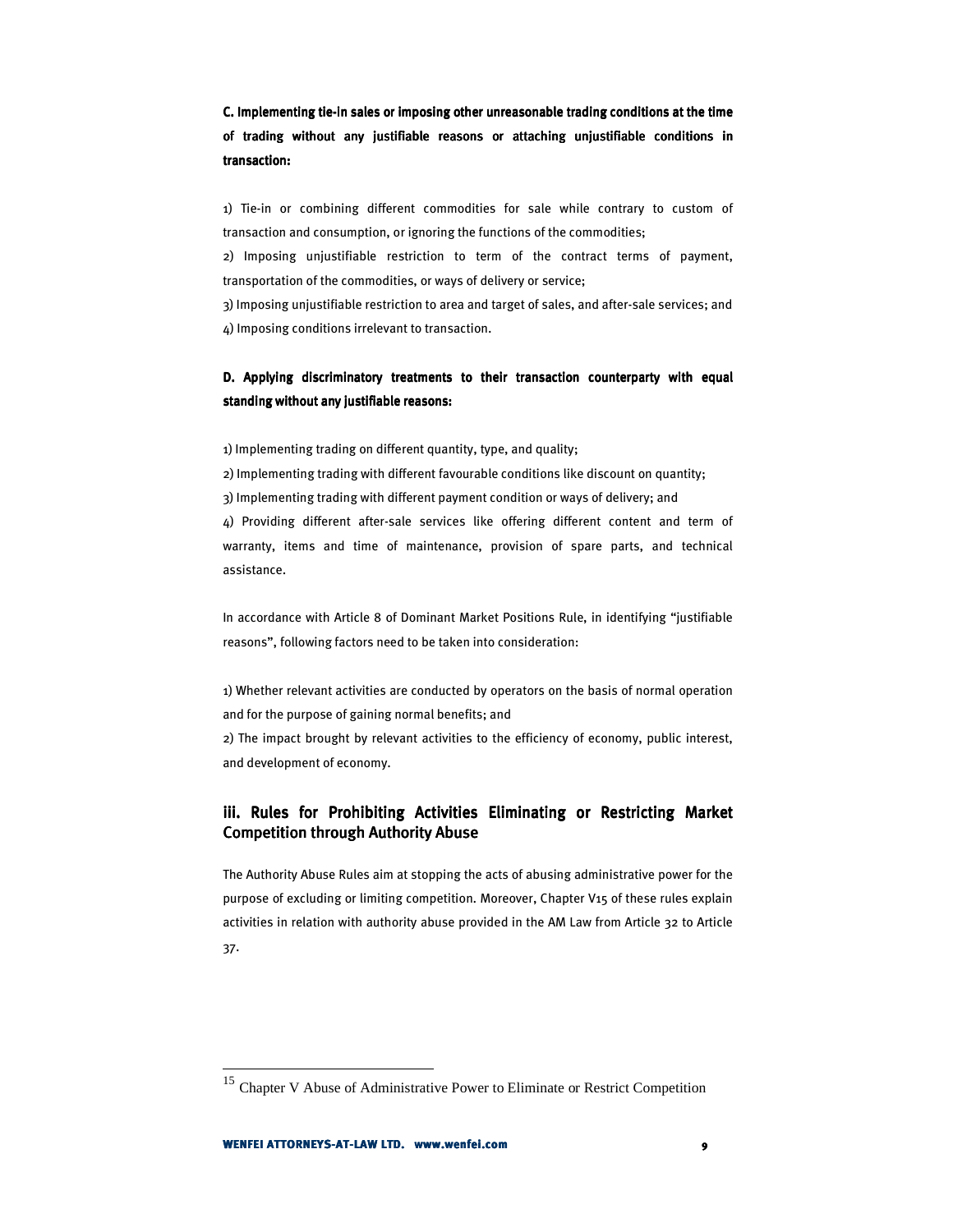It is the first time provided that business operators may not engage in the following conducts:

1) Concluding and executing monopoly agreements or abusing the dominant market position on the ground of the administrative restriction of administrative organs or organizations empowered by law or administrative regulation to administer public affairs; 2) Concluding and executing monopoly agreements or abusing the dominant market position on the ground of the administrative authorization of administrative organs or organizations empowered by law or administrative regulation to administer public affairs; or

3) Concluding and executing monopoly agreements or abusing the dominant market position on the ground of the administrative provisions formulated and promulgated by administrative organs or organizations empowered by law or administrative regulation to administer public affairs.

#### **III Conclusion**

Lack of clear and detailed grounds was a barrier in the administration of monopoly activities, while the release of those Five Supporting Rules supplies specific standards in determining the activities with respect to price monopoly, reaching monopoly agreement (except for price-related), abuse of dominant market position, and abuse of administrative authorities. Additionally, they also provide relevant authorities with the procedures for the investigation of monopoly-related cases. Spokesmen of SAIC and NDRC express that they will take the introduction of the Five Supporting Rules as an opportunity to enhance their work in the anti-monopoly field.

Before the release of theses five supporting rules, apart from the merger control notification rules, the AM Law had a rather symbolic character in Chinese business. It has been announced by the Chinese competent authorities that this will materially change and the AM Law will become more practical.

As a result of the release of these five supporting rules, the AM Law will fully play its role in our daily business life.

\*\*\*